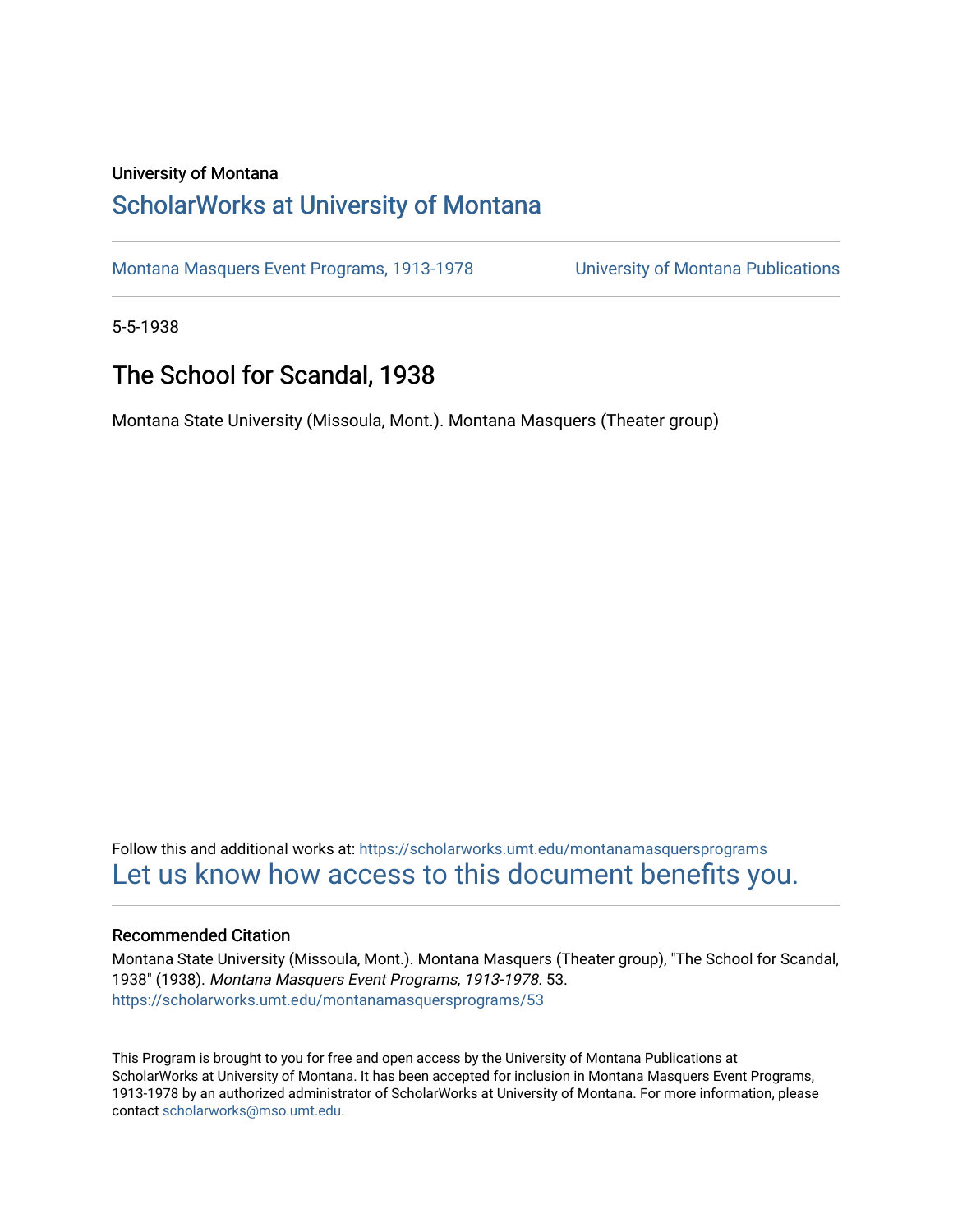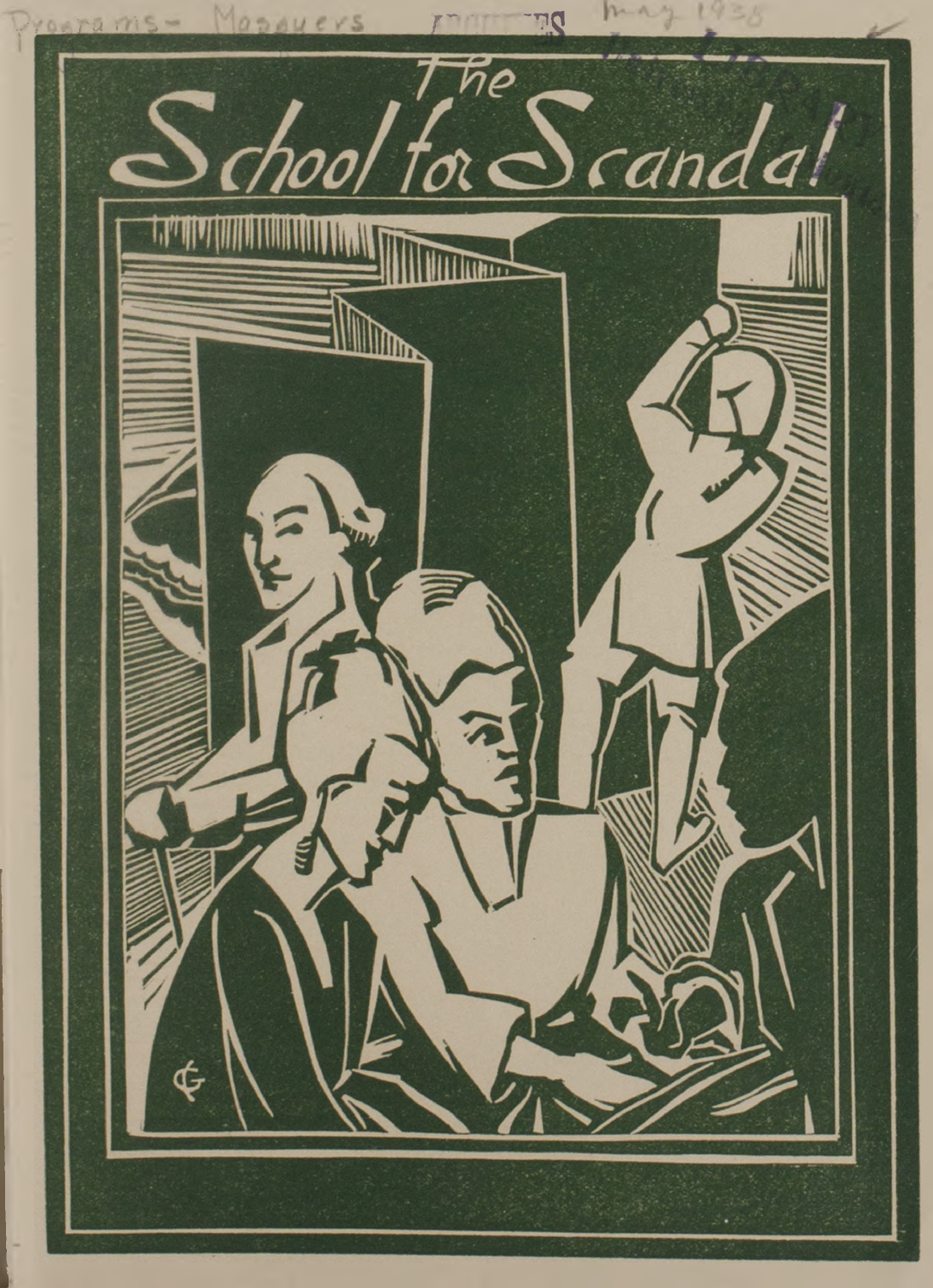**THE MONTANA MASQUERS**

Present

# The School For Scandal

BY RICHARD BRINSLEY SHERIDAN **Directed by DONAL HARRINGTON**

Student Union Theatre, Montana State University May 5 and 6, 1938

## THE CAST In Order of Appearance

| Suuke Boyd Cochrell                                                                                                                 |              |
|-------------------------------------------------------------------------------------------------------------------------------------|--------------|
|                                                                                                                                     |              |
|                                                                                                                                     |              |
| Maria <i>Helen Lane</i>                                                                                                             |              |
| Mrs. Candour Maria Communication of the Canada Burnett                                                                              |              |
|                                                                                                                                     |              |
|                                                                                                                                     |              |
| Sir Peter Teazle <b>Example 2018</b> Robert Kretzer                                                                                 |              |
|                                                                                                                                     | Owen Coombe  |
|                                                                                                                                     |              |
|                                                                                                                                     |              |
|                                                                                                                                     | Meril Carter |
| Moses Moses Martin Carter (Separate Schicker and Martin Carter Trip ) and Martin Carter (Separate Schicker and Martin Jack Chisholm |              |
|                                                                                                                                     |              |
| Careless Robert Spicher                                                                                                             |              |
|                                                                                                                                     |              |
| Joseph Surface's Servant Manuel Robert Henderson                                                                                    |              |
|                                                                                                                                     |              |

|                                  | Scene I: At Lady Sneerwell's.                               |
|----------------------------------|-------------------------------------------------------------|
| $Science II:$                    | At Sir Peter Teazle's                                       |
|                                  |                                                             |
| Scene III:                       | Same as Scene I.                                            |
|                                  | Intermission.                                               |
| $\textit{Science IV}:$           | At Sir Peter Teazle's.                                      |
|                                  | <i>Scene V</i> : Hallway at Charles Surface's.              |
|                                  | <i>Scene VI</i> : A Room at Charles Surface's.              |
|                                  | Intermission.                                               |
|                                  | Scene VII: Picture gallery in Charles Surface's home.       |
|                                  | Scene VIII: Same as Scene V.                                |
|                                  | <i>Scene <math>IX</math>:</i> Library at Joseph Surface's.  |
| $\textit{Score}$ $\cdot$ $\cdot$ | Same as Scene II.                                           |
|                                  | <i>Scene XI</i> : Same as Scene IX.                         |
|                                  | George II, IV, and IV the lights will be dimped to indicate |

During Scenes II, IV, and IX the lights will be dimmed to indicate passage of time.

Curtain calls will not be taken until the end of the play.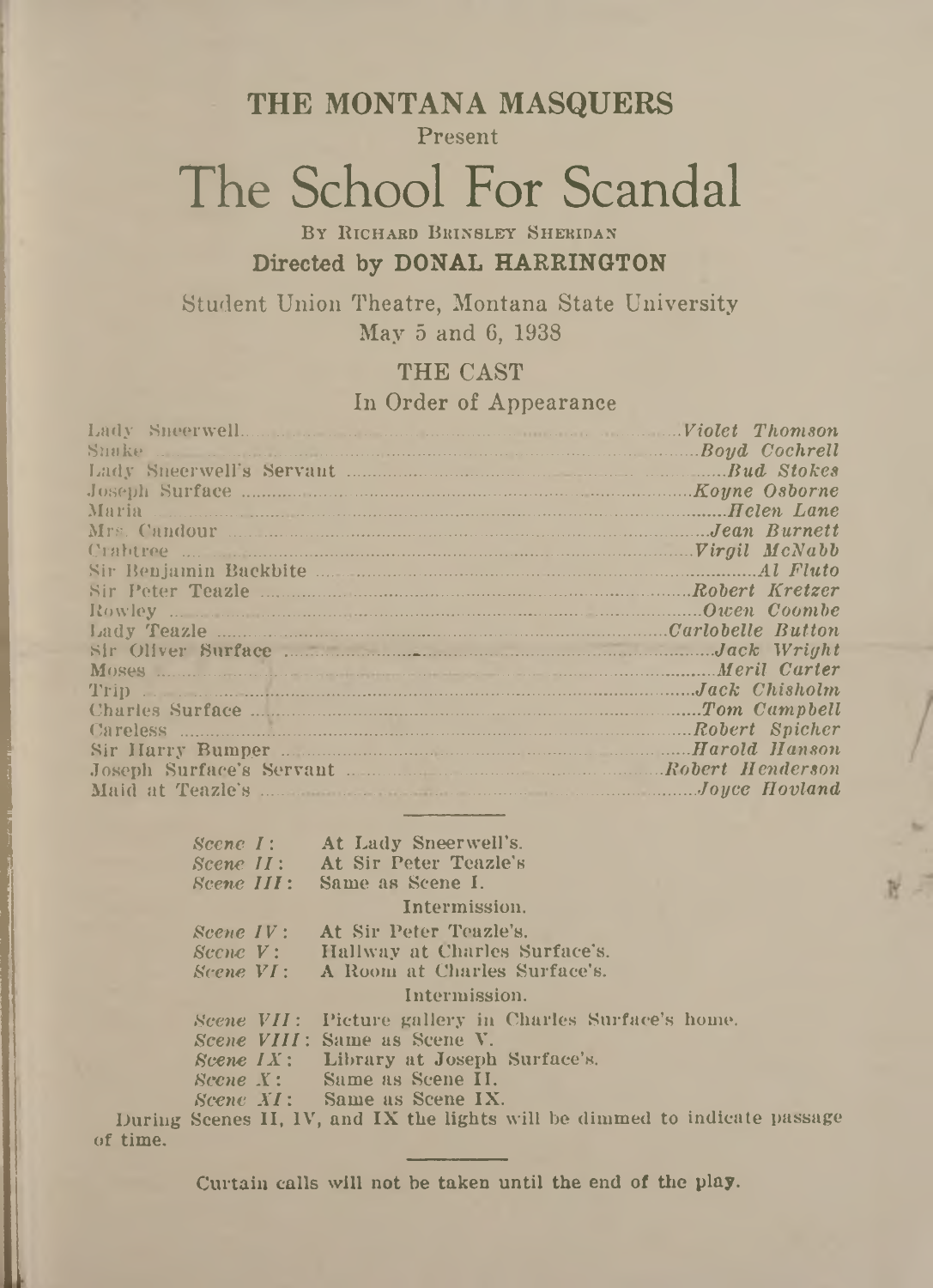### STAFF FOR MONTANA MASQUERS

General Stage Managers: VIOLET THOMSON MIKE SKONES

Technical Director: ROBERT WARREN Wardrobe: LELA HOFFSTOT

Art Director: AGNES S. R. FLINT Publicity: PHIL PAYNE

Master Electrician: TOM HOOD

Business Manager: BETTY JANE MILBURN

#### PRODUCTION STAFF

| P. Keilman, E. Conger, B. Parker, M. R. Chappellu, E. Grimm, F. Wood.<br>M. Askvold, J. Raymond, A. Weinschrott, K. Parkins, M. F. Laird, J.<br>Yardley, I. Sams, L. Jarussi, B. Babbitt, F. Tonrey, D. Sharp, H. Bottom-<br>ley, J. Huppert, E. Charteris, M. Teagarden, F. D'Orazi, J. Ruenauver. |  |  |
|-----------------------------------------------------------------------------------------------------------------------------------------------------------------------------------------------------------------------------------------------------------------------------------------------------|--|--|
| H. Beasley.                                                                                                                                                                                                                                                                                         |  |  |
|                                                                                                                                                                                                                                                                                                     |  |  |
| H. Formos, A. Colvin, V. Rimel, V. Young, V. Olson, A. Fluto, B. Cochrell.                                                                                                                                                                                                                          |  |  |
| B. L. Points, M. Quinn, R. Gitchel, M. Long, L. V. Smith, E. Jefferies,<br>J. Dickson, E. Ely, E. Mattson, K. Rafferty, H. Brumewell, M. Clark.                                                                                                                                                     |  |  |
| MAKE UP Edna Helding                                                                                                                                                                                                                                                                                |  |  |
| Assistants J. Weber,<br>N. Shoemaker, K. Kittendorf.                                                                                                                                                                                                                                                |  |  |
| HOUSE MANAGER MANAGER Schultz                                                                                                                                                                                                                                                                       |  |  |
| Assistants M. Cowell,<br>A. B. Tilsey, H. Heidel, J. Wild, L. Oke, R. McKee, H. Peterson, H.<br>Walcott, J. Dyer, J. Sheppard, A. Woodgerd, E. A. Galt, G. Weber, H.<br>Hoerning, M. E. Sandford, M. B. Clapp, M. F. Browne, F. Clapp, S.<br>Parker, S. Shaw, P. Walcott.                           |  |  |

#### Costumes by Jean Sandberg.

Cover Design by Gladys Reed Christesen.

Montana Masquers will welcome gifts of old costumes and furniture.